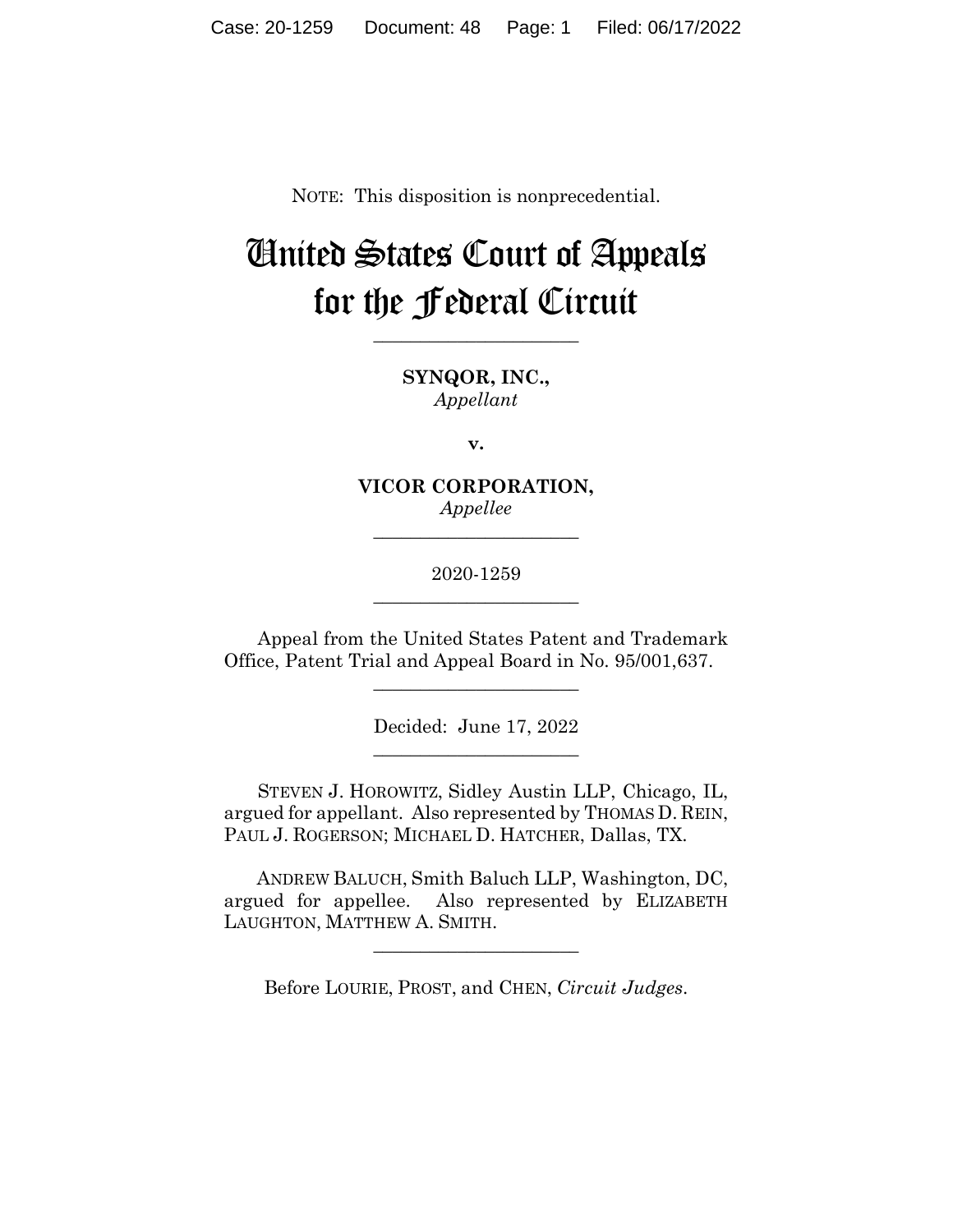## Opinion for the Court filed by *Circuit Judge* CHEN.

# Dissenting opinion filed by *Circuit Judge* LOURIE.

# CHEN, *Circuit Judge*.

In 2017, we affirmed-in-part, vacated-in-part, and remanded the Patent Trial and Appeal Board (Board) decisions in *inter partes* reexamination proceedings for U.S. Patent Nos. 8,023,290 ('290 patent) and 7,272,021 ('021 patent). *Vicor Corp. v. SynQor, Inc.*, 869 F.3d 1309, 1312 (Fed. Cir. 2017) (*SynQor II*). Before the Board issued its remand decisions, the '021 patent expired. Patent Owner SynQor appeals, asking this court to vacate the Board's decision rejecting claims 49 and 50 of the '021 patent pursuant to *United States v. Munsingwear*, 340 U.S. 36 (1950), whereby an appellate court can vacate a lower court's or administrative agency's decision when review of that decision on the merits becomes moot "by the vagaries of circumstance." *U.S. Bancorp Mortg. Co. v. Bonner Mall P'ship*, 513 U.S. 18, 25 (1994). Recently, in *SynQor, Inc. v. Vicor Corp.*, 988 F.3d 1341 (Fed. Cir. 2021) (*SynQor IV*), we granted SynQor's request for vacatur of a Board decision rejecting claims 34–38 of related U.S. Patent No. 7,072,190 ('190 patent). Because the request for vacatur in this case is materially identical to the request in *SynQor IV*, we similarly *vacate* the Board's remand decision regarding claims 49 and 50 of the '021 patent.

# I

# A

In 2011, following SynQor's filing of a patent infringement action in the Eastern District of Texas, Appellee Vicor requested *inter partes* reexamination of several asserted patents, including the '190 and '021 patents. For the '190 patent, the Patent Office granted Vicor's request and the examiner ultimately rejected all challenged claims, including claims 34–38 that SynQor sought to add during reexamination. *Vicor Corp. v. SynQor, Inc.*, 603 F. App'x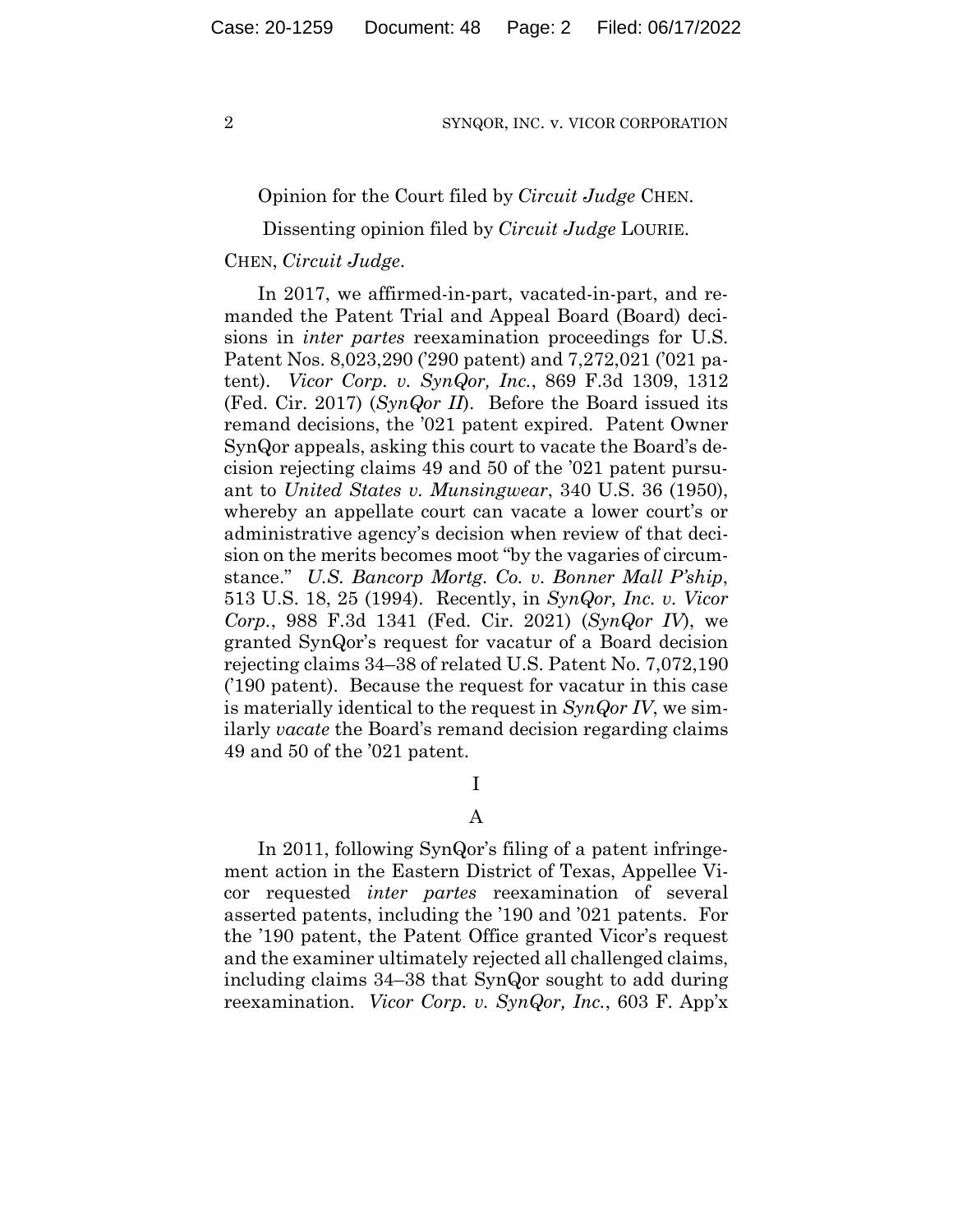969, 973 (Fed. Cir. 2015). SynQor appealed the examiner's rejections to the Board and the Board reversed. *Id.* Requester Vicor then appealed the Board's reversal to this court. *Id.* at 970. We reversed-in-part, vacated-in-part, and remanded for the Board to consider the examiner's obviousness rejections in light of our conclusion that a prior art patent, incorporating another prior art patent by reference, anticipated claims 20–23, 27, 29, 30, 32, and 33. *Id.* at 975.

On remand, the Board affirmed the examiner's obviousness rejections of all claims except claim 34, one of the claims SynQor sought to add during reexamination. *SynQor IV* at 1344–46. For claim 34, the Board adopted a new ground of rejection and SynQor opted to reopen prosecution. *Id.* at 1346. Before the Board issued its final decision regarding claim 34, the '190 patent expired. *Id.* Following the adverse final decision affirming the examiner's rejection of claim 34 based on the new grounds, SynQor appealed to this court. In relevant part, SynQor requested that this court vacate the Board's decisions regarding new claims 34–38 because the expiration of the '190 patent rendered the Board's patentability determinations moot. *SynQor IV* at 1355. We agreed and vacated the Board's decisions as to claims 34–38 because "the '190 patent expired before the appeals of the patentability of claims 34–38 terminated," meaning that "the claims will never issue," and the Board's patentability determinations were unreviewable for mootness. *Id.* We held that our ability to review the Board's determinations on the merits was "frustrated by the vagaries of circumstance" due to the expiration of the patent. *Id.* (quoting *U.S. Bancorp*, 513 U.S. at 25).

The reexamination of the '021 patent at issue in this appeal followed a similar trajectory. The Patent Office granted Vicor's request for *inter partes* reexamination and the examiner rejected all challenged claims of the '021 patent, including claims 49 and 50 that SynQor sought to add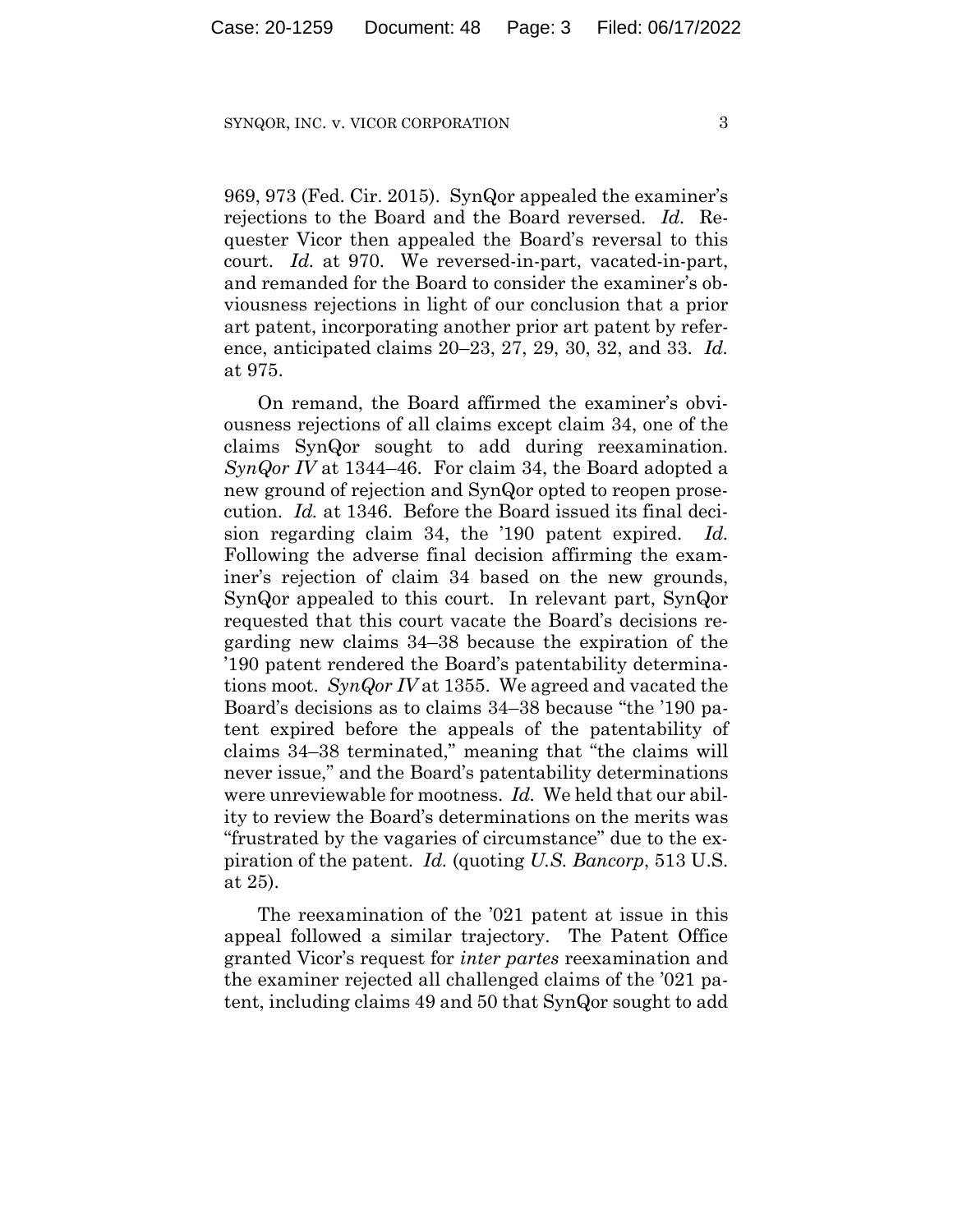during reexamination. *SynQor II* at 1318–19. SynQor appealed the examiner's rejections to the Board and the Board affirmed the rejections, including the rejections of new claims 49 and 50. *Id.* at 1319. SynQor subsequently appealed to this court and we affirmed-in-part, vacated-inpart, and remanded for the Board to reconsider two obviousness grounds for which the Board had, without explanation, reached inconsistent conclusions in a separate reexamination proceeding for another related patent. *Id.* at 1321–22, 1326. The scope of the remand implicated the Board's unpatentability finding for new claims 49 and 50. In January 2018, before the Board issued its remand decision, the '021 patent expired. J.A. 14. Unaware that the patent expired, the Board issued its remand decision over a year later, again finding new claims 49 and 50 unpatentable. *Vicor Corp. v. SynQor, Inc.*, No. 2014-007587, 2019 WL 764481, at \*1 (P.T.A.B. Feb. 19, 2019) (*Remand Decision*)*.* SynQor petitioned for rehearing, informing the Board that the patent expired and asking the Board to vacate its remand decision. J.A. 14. The Board declined to vacate its decision on the merits. *Id.* SynQor timely appealed and we have jurisdiction pursuant to 28 U.S.C.  $§ 1295(a)(4)(A).$ 

#### B

On appeal, SynQor requests that this court adopt our reasoning in *SynQor IV* to vacate the Board's decision rejecting new claims 49 and 50 of the '021 patent. *See, e.g.*, Appellant's Br. at 12. Vicor responds that this court lacks Article III jurisdiction to consider this request, Appellee's Br. at 20, and that SynQor cannot demonstrate equitable entitlement to the remedy of vacatur because SynQor caused the issuance of the remand decision by failing to inform the Board of the patent's expiration, Appellee's Br. at 17. For the following reasons, we agree with SynQor that *SynQor IV* is dispositive.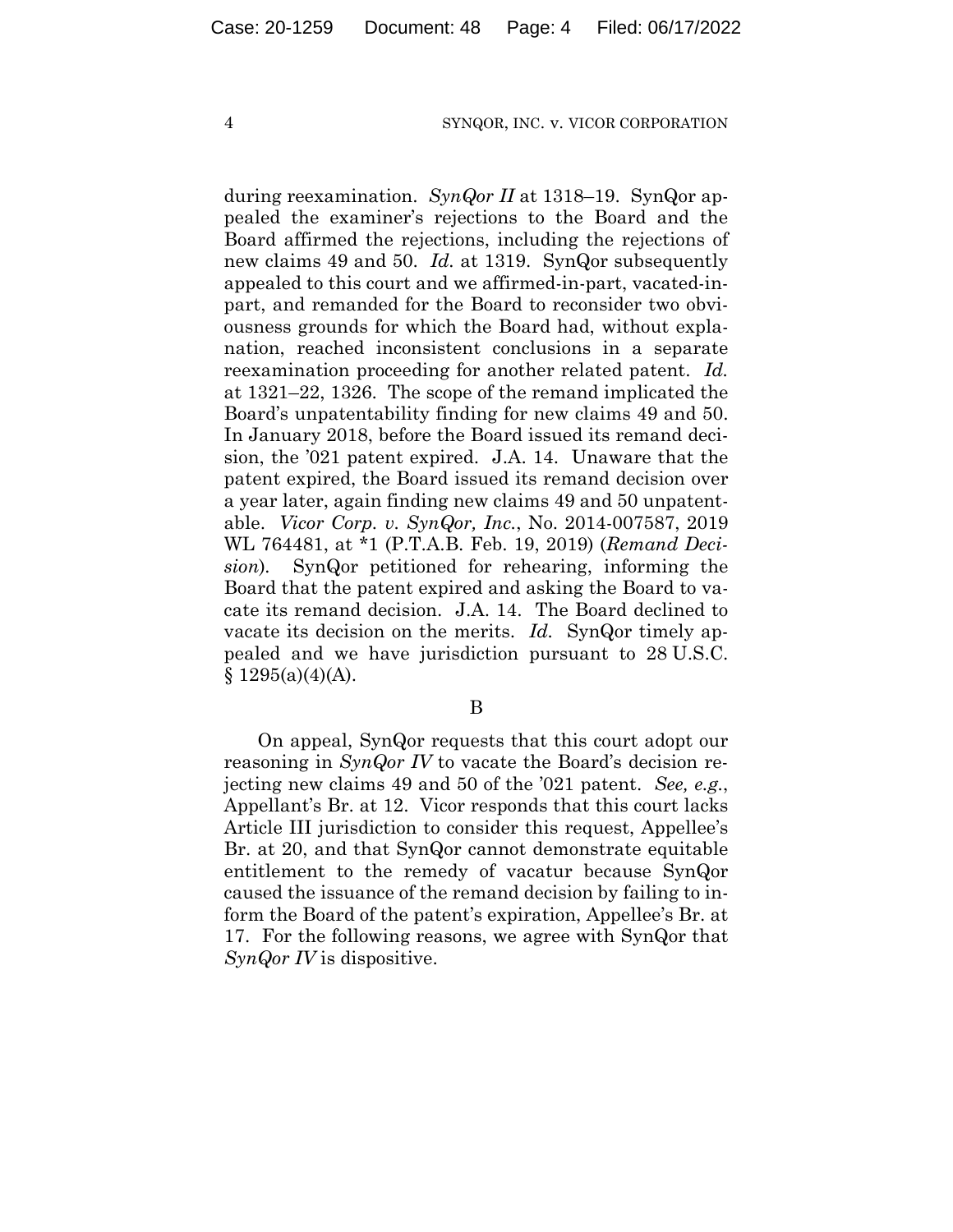Whether we have Article III jurisdiction to consider an appeal is a question of law that we review de novo. *Sanofi-Aventis U.S., LLC v. Dr. Reddy's Lab'ys, Inc.*, 933 F.3d 1367, 1372 (Fed. Cir. 2019). On the materially indistinguishable facts of *SynQor IV*, we concluded that "we *lack* jurisdiction to consider the Board's decisions on claims 34–38 because the expiration of the '190 patent rendered the patentability of those claims moot." *SynQor IV* at 1355 (emphasis added). Contrary to what Vicor urges, that statement refers not to this court's jurisdiction over a request for *Munsingwear* vacatur, but to the prerequisite finding that this court has no jurisdiction to consider the merits of the underlying Board decision. The Supreme Court explained in *U.S. Bancorp* that lack of jurisdiction over the merits does not prevent a federal appellate court from taking any action regarding the litigation. *U.S. Bancorp*, 513 U.S. at 21. Rather, when a case becomes moot, the appellate court "may make such disposition of the whole case as justice may require," including vacating an unreviewable decision. *Id.* (quoting *Walling v. James V. Reuter, Inc.*, 321 U.S. 671, 677 (1944)). As we implicitly concluded in *SynQor IV*, we have jurisdiction to consider and grant SynQor's request for vacatur.

#### III

# A

The *Munsingwear* vacatur doctrine permits appellate courts to vacate a lower court decision when review of that decision on the merits is "frustrated by the vagaries of circumstance" and "without fault of the [appellant]." *U.S. Bancorp*, 513 U.S. at 25. The purpose of *Munsingwear* vacatur is to "prevent an unreviewable decision 'from spawning any legal consequences'" because, absent vacatur, parties "prevented from obtaining the review to which they are entitled" would be "treated as if there had been a review." *Camreta v. Greene*, 563 U.S. 692, 712–13 (2011)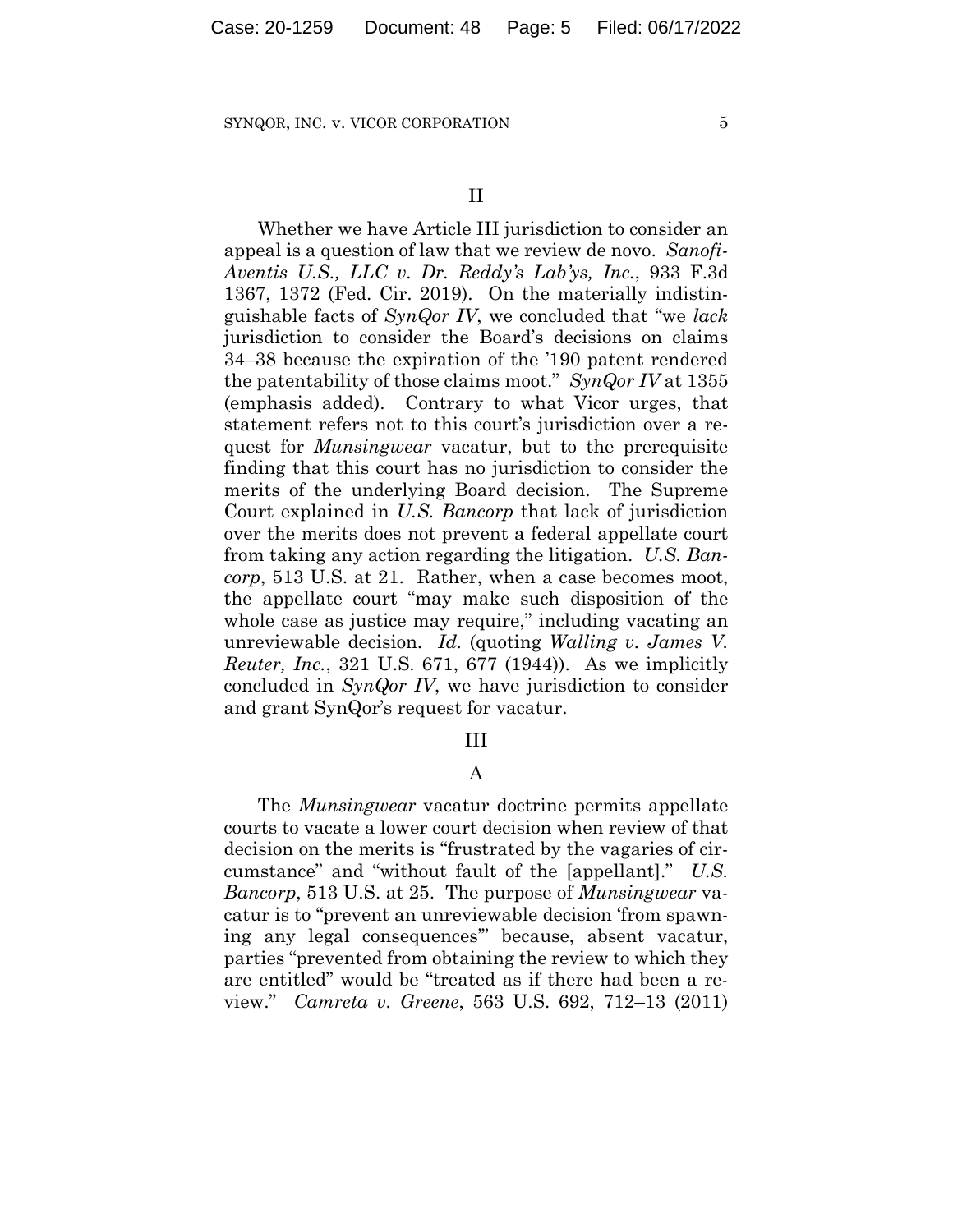(quoting *Munsingwear*, 340 U.S. at 39, 40–41). The doctrine applies equally to administrative decisions, including Board decisions. *PNC Bank Nat'l Ass'n v. Secure Axcess, LLC*, 138 S. Ct. 1982 (2018); *Apple Inc. v. Voip-Pal.com*, 976 F.3d 1316, 1321 (Fed. Cir. 2021); *see also SynQor IV* at 1355.

B

SynQor argues that *SynQor IV* is "materially indistinguishable" from this case. Appellant's Br. at 14–15. In both cases, SynQor contends, its ability to seek appellate review of the Board's merits decision was frustrated by the happenstance of patent expiration. *Id.* Vicor responds that *SynQor IV* is distinguishable because "the '021 patent expired *before* the Board rendered its decision" while the '190 patent at issue in *SynQor IV* expired "well *after* the May 2016 decision in which the Board finally upheld the rejections of original claims 1–33 and new claims 35–38." Appellee's Br. at 16. Vicor also argues that SynQor forfeited its equitable right to vacatur when it failed to take any action to prevent the issuance of the February 2019 decision by, for example, notifying the Board of the patent's expiration. Appellee's Br. at 14–15, 17. We agree with SynQor.

In both this case and *SynQor IV*, the patent expired *before* the Board's final determination finding unpatentable new claims added during reexamination. As we explained in *SynQor IV*, claims added during reexamination are not incorporated into the patent until the Director of the Patent and Trademark Office issues a reexamination certificate. *SynQor IV* at 1355. Since the patent in both cases expired before the appeals process was completed, the new claims will never issue regardless of their merits, and the patentability determinations for those claims are moot. *Id.* In this case, as in *SynQor IV*, SynQor only requests vacatur of the Board's merits determinations regarding the new and unincorporated claims. Appellant's Br. at 12–13. Therefore, for the same reasons, we grant SynQor's request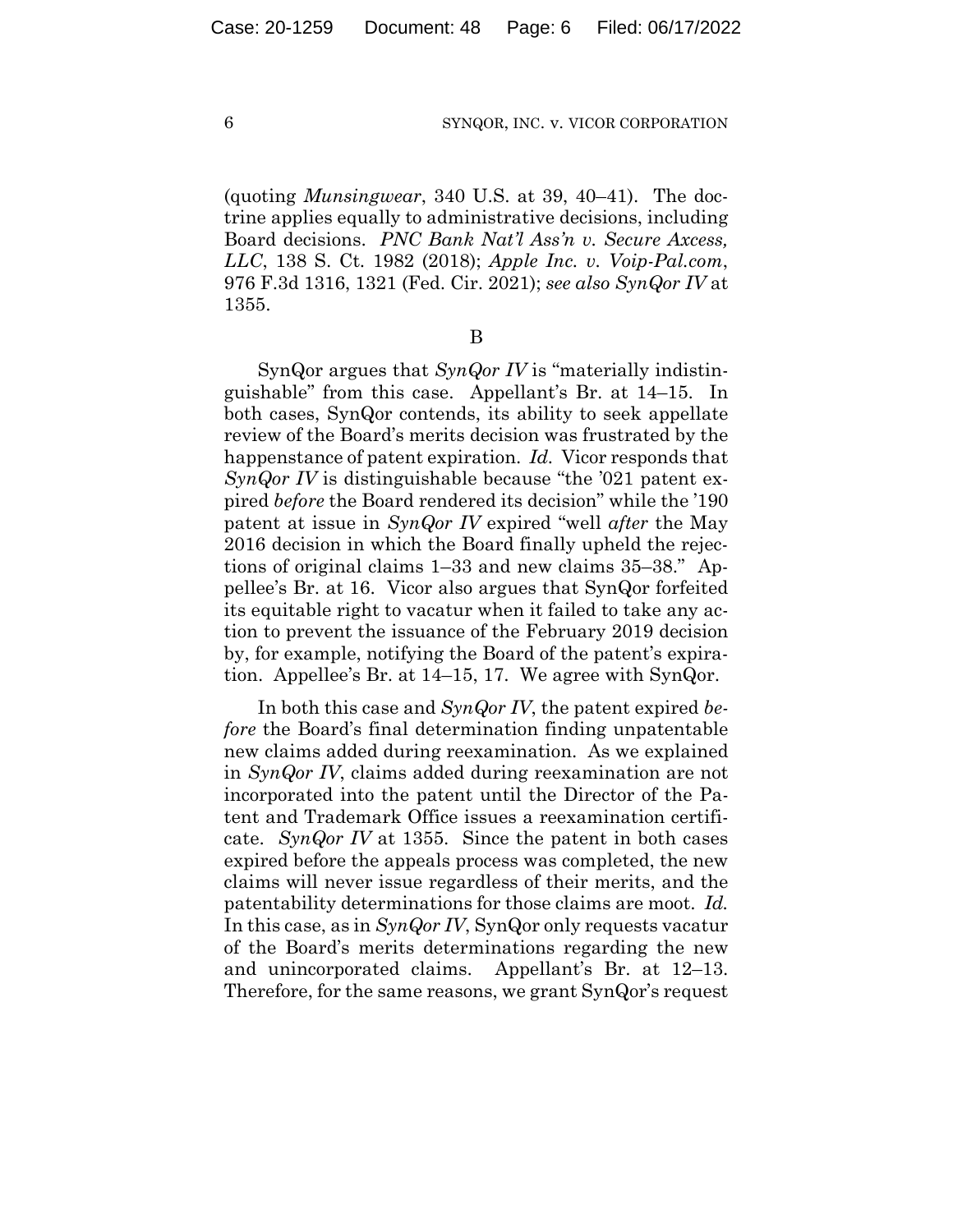to vacate the Board's February 2019 decision as to new claims 49 and 50.

We disagree with Vicor's argument that this case is distinguishable because the patent in *SynQor IV* expired after the Board's May 2016 decision addressing the unpatentability of all claims. Appellee's Br. at 16; Oral Arg. at 13:23–35. That 2016 Board decision affirmed the examiner's rejection of challenged claims 1–33 and 35–38 but installed a new ground of rejection for new claim 34. *SynQor IV* at 1346. Because of that new ground of rejection, SynQor reopened prosecution. *Id.* The Board did not issue a final decision amenable for judicial review on all challenged claims until February 2019, after the '190 patent expired in January 2018. *Id.* As in *SynQor IV*, the Board in this case similarly addressed the unpatentability of all claims in a pre-expiration May 2015 decision, *SynQor II* at 1319, but did not issue its final decision on all challenged claims until February 2019, after the '021 patent expired in January 2018, *Remand Decision* at \*5. Given the similar procedural history, Vicor's argument is unpersuasive.

We also disagree with Vicor's arguments that "SynQor's own conduct in relation to the February 2019 Board decision [] disentitles SynQor to vacatur." Appellee's Br. at 17; *see also id.* at 18. SynQor informed the Board that the '021 patent expired in its first submission following expiration. J.A. 224. Additionally, in *SynQor IV* we declined to fault SynQor for not trying to prevent the issuance of the Board's final decision. Considering nearly identical arguments by Vicor,<sup>1</sup> we found that it was the

<sup>&</sup>lt;sup>1</sup> Although we did not specifically address these arguments in our *SynQor IV* decision, we rejected Vicor's arguments in that case that SynQor was not entitled to the remedy of vacatur because, for example, "SynQor did not notify the Board when its patent expired, nor did SynQor move to terminate the additional proceedings dealing with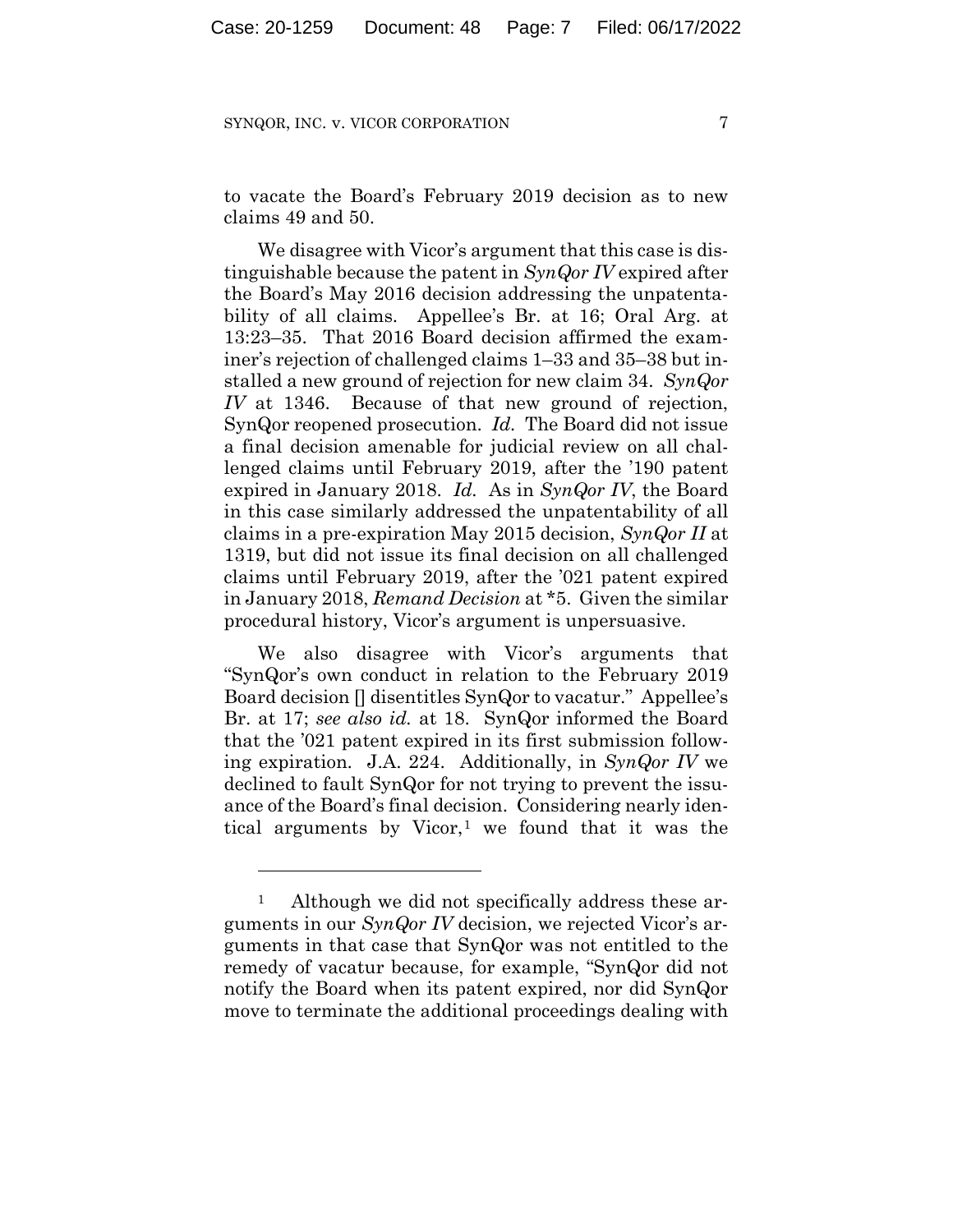expiration of the patent that rendered the patentability of the claims moot, thereby "frustrat[ing]" SynQor's ability to seek review of the merits "by the vagaries of circumstance" as required for *Munsingwear* vacatur. *SynQor IV* at 1355 (quoting *U.S. Bancorp*, 513 U.S. at 25). We see no reason to find otherwise here given the very similar procedural history. Accordingly, we vacate the Board's February 2019 remand decision finding new claims 49 and 50 unpatentable.

# **CONCLUSION**

We have considered Appellee Vicor's remaining arguments and do not find them compelling. Accordingly, we grant SynQor's request for vacatur.

# **VACATED**

COSTS

Costs to SynQor.

the newly added claims." Appellee's Br. at 4, *SynQor IV*, ECF. No. 31; *see also id.* at 57 ("SynQor itself bears the responsibility for the timing of the patent's expiration while the reexamination was still pending.").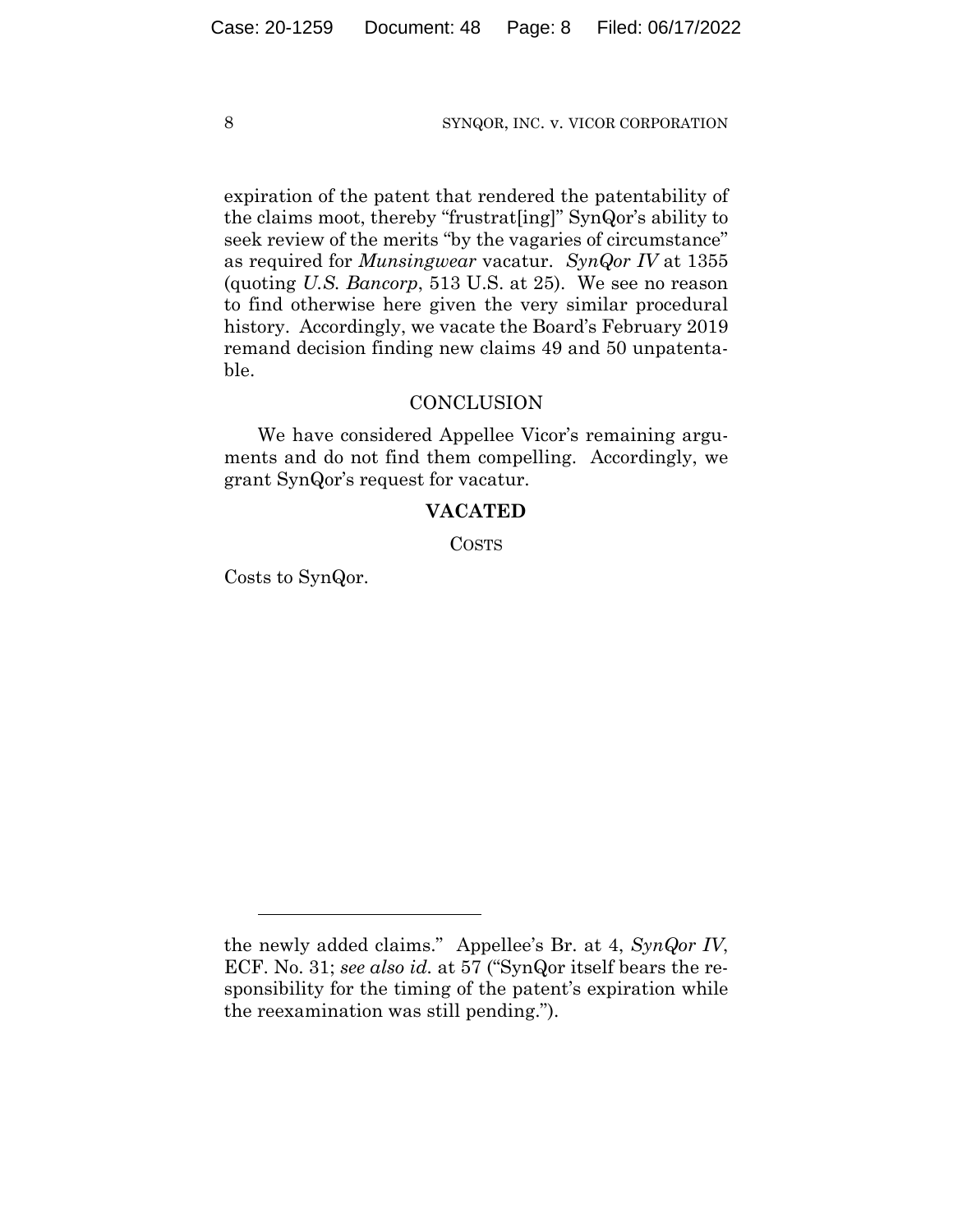NOTE: This disposition is nonprecedential.

# United States Court of Appeals for the Federal Circuit

**\_\_\_\_\_\_\_\_\_\_\_\_\_\_\_\_\_\_\_\_\_\_** 

**SYNQOR, INC.,** *Appellant*

**v.**

**VICOR CORPORATION,** *Appellee*

**\_\_\_\_\_\_\_\_\_\_\_\_\_\_\_\_\_\_\_\_\_\_** 

2020-1259 **\_\_\_\_\_\_\_\_\_\_\_\_\_\_\_\_\_\_\_\_\_\_** 

Appeal from the United States Patent and Trademark Office, Patent Trial and Appeal Board in No. 95/001,637.

 $\overline{\phantom{a}}$  , where  $\overline{\phantom{a}}$  , where  $\overline{\phantom{a}}$  , where  $\overline{\phantom{a}}$ 

LOURIE, *Circuit Judge*, dissenting.

I respectfully dissent from the vacatur of the Board's decision rejecting claims 49 and 50. The majority states that this case is "materially indistinguishable" from *SynQor IV* because the patent in both cases expired before the Board's appeals process was completed. Majority at 6. I question that conclusion. In *SynQor IV*, the Board first rejected new claim 34 two years before the patent expired. In contrast, in this case, the patent expired before the Board rejected new claims 49 and 50. That makes a big difference when SynQor comes before us seeking an equitable remedy.